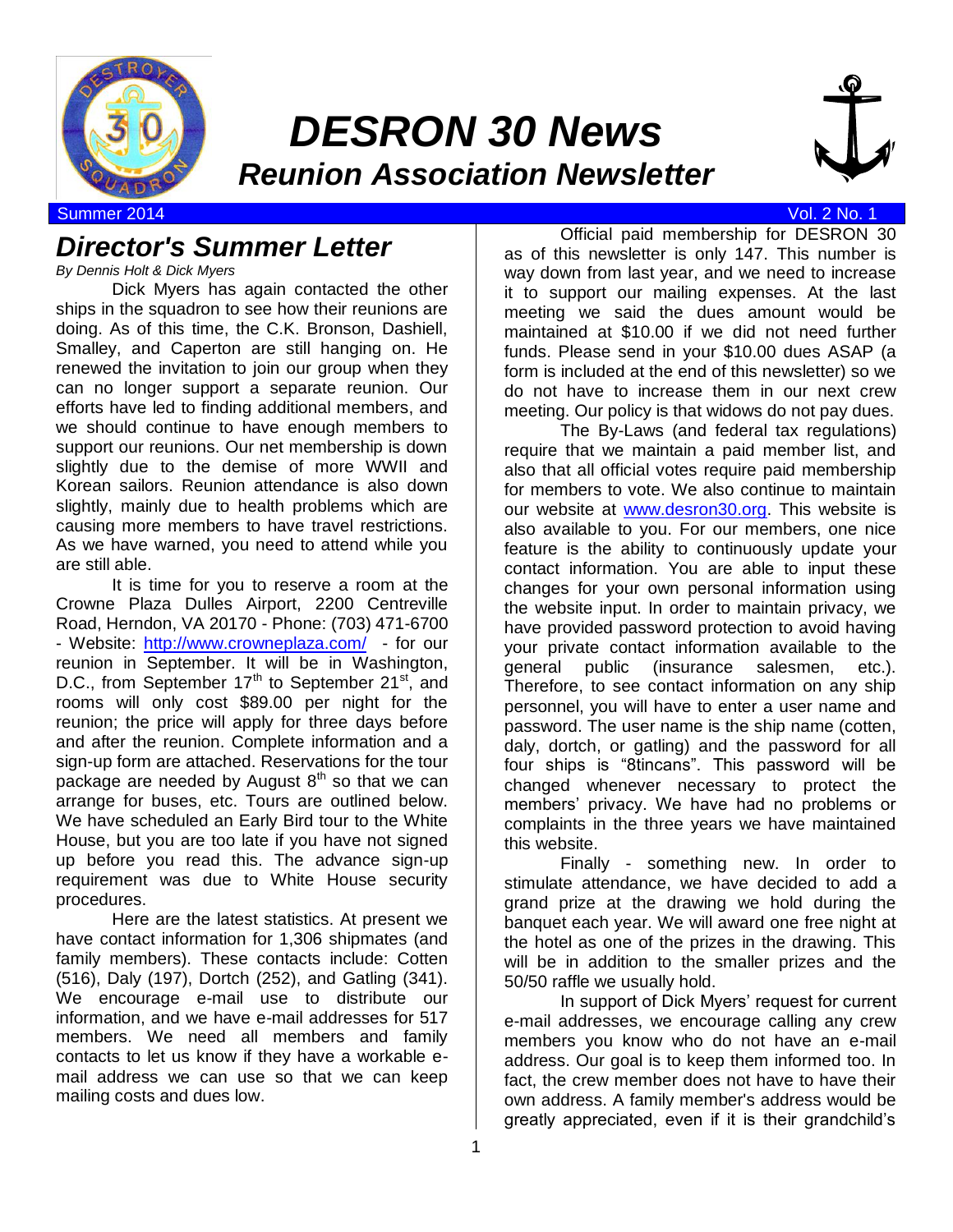address. Many adult community centers and all libraries have computers for accessing e-mails.

On another note the 2015 reunion is well into the planning stages. The reunion will be held in Baton Rouge, LA. The reunion is scheduled for September  $20^{th}$ -24<sup>th</sup>. Events will include a swamp tour, the WWII Museum in New Orleans, plantation and Louisiana Rural Life tours. A Memorial Service will be held aboard the U.S.S. Kidd, and a tour of the Louisiana State Capital will be included. Further details and pricing will be available later in 2014.

## *Events Scheduled for Washington, D.C.*

*By Dick Myers*

## **Wednesday – September 17th**

Hospitality Room opens at noon for Registration and Early Birds. Special hotel rate of \$89.00 is good for three days pre and post Reunion. Make your reservations before August 5, 2014, **directly with the Crowne Plaza** at 1-800-227-6963.

**8:30 AM White House Tour** Arrangements have been made to tour the White House at 10:00 AM. Registration for this tour is closed.

### **Thursday – September 18th**

**9:00 AM Tour #1** All day bus tour to **Arlington National Cemetery, Marine Corps Memorial (Iwo Jima Statue), U.S. Navy Memorial and Naval Heritage Center** and the **National Memorial Parks (World War II, Korea, Vietnam and Lincoln Memorials).** Lunch will be on your own at the Pentagon City Shopping Mall. Tour will return to the hotel by 6:30 PM for you to make your own dinner arrangements.

### **Friday – September 19th**

**8:00 AM Tour #2** Bus tour to the **Gettysburg National Military Park**. Stop at Museum/ Visitors Center to view Civil War artifacts and watch a heritage film. Then to the **Cyclorama Center** for a panorama of Pickett's charge, followed by lunch on your own at the Refreshment Saloon. In the afternoon join with licensed Battlefield Guide to view all the sights on and around the battlefield. Before leaving, visit the **Dwight D. Eisenhower Home and Farm,** and then return to the hotel by 7:00 PM for your own dinner arrangements.

### **Saturday – September 20th**

**9:00 AM** Business meeting. Joint meeting - all ships.

Afternoon free to shop or sightsee on the Mall, Smithsonian Museums, or elsewhere in town. *The hotel will provide a courtesy bus to the MetroRail station.*

**6:00 PM** Cash bar before evening dinner.

**7:00 PM** Evening dinner-dance in the hotel with a disc jockey playing all our favorite Big Band music from the 30's, 40's and 50's - so don't forget your dancing shoes.

### **Sunday – September 21th**

Check out time: noon. This concludes the reunion, or you may extend your stay on your own as you wish for an additional three nights at the same reunion rate.

## *In Memoriam*

*By Frank Bisson, Dennis Holt & Dick Myers* As of May 15, 2014, we have received the following information on shipmates who are deceased. Our deepest sympathies are extended to the families of our deceased members.

| <b>LAST NAME</b> | <b>FIRST</b> | <b>MIDDLE</b> | <b>RANK</b>     |
|------------------|--------------|---------------|-----------------|
| Dorman           | Wayne        | Е.            | <b>LTJG</b>     |
| Fielding, Jr     | John         |               |                 |
| Gramiak          | Mike         |               |                 |
| Haskowich        | Richard      |               | IC <sub>2</sub> |
| <b>Hicks</b>     | Duwayne      |               |                 |
| Hostrawser       | Jerome       | W.            | MR <sub>3</sub> |
| Marzluff         | Joseph       | O.            | Capt            |
| Rosa             | William      |               |                 |
|                  | W.           |               |                 |
| Stephenson       | (Steve)      | C.            | S <sub>2c</sub> |
| Tomlinson        | Gerald       | Е.            |                 |
| Tuttle           | Rov          | W.            | <b>BMSN</b>     |

## *Treasurer's Report*

*By Dick Myers* As of this date, we have a balance of \$1,443.55. All bills have been paid except for the cost of printing and mailing this newsletter, which is estimated at \$1,000.00. As stated above, we do need members to send in their dues both to increase our margin of safety and for expenses which may arise at the reunion or for other items.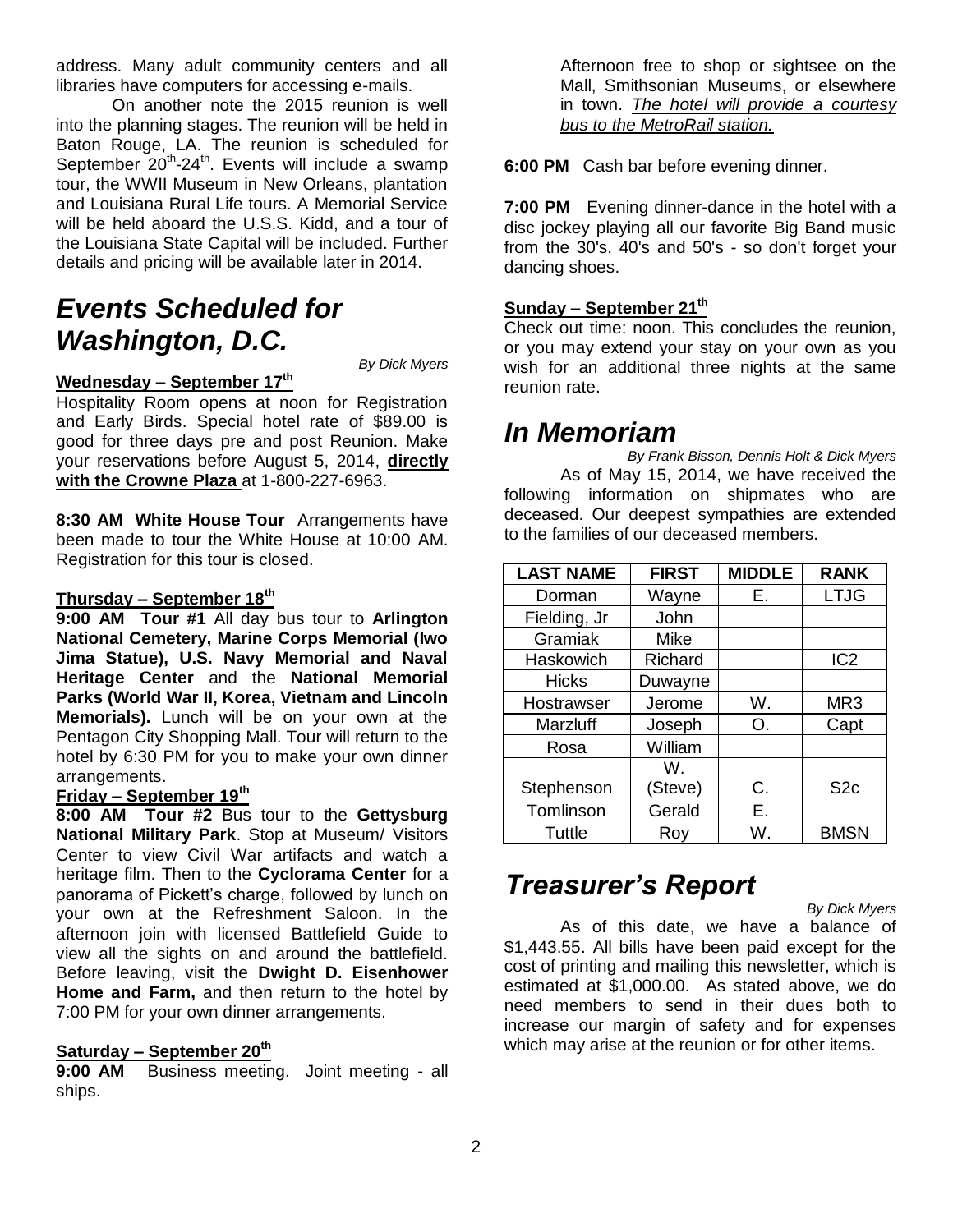## *Sunshine Corner*

*By Jean Killian*

If you know of any DESRON 30 member, spouse or family member who is ill or recuperating, please contact Jean Killian and we'll get a card out to them.

## *What to do in DC?*

*By Nancy Bielot*

There are many things to do in Washington, D.C., and here is some information to help you plan your trip.

The **Arlington National Cemetery** is the most sacred military burial ground in the U.S. Almost 300,000 dead are buried there. Witness the changing of the guard and the tomb of the Unknown Soldier. Located at the Arlington National Cemetery is the **Marine Corps Memorial Iwo Jima Statue**, which is a tribute to the U.S. Marine Corp. For more info:<http://www.arlingtoncemetery.mil/>

If you're a fan of the TV show, "CSI," you'll want to visit the **Crime Museum**. It's an interactive museum with hundreds of artifacts. For more info, go to: [www.crimemuseum.org](http://www.crimemuseum.org/)

**Washington's National Cathedral** is a historic landmark and national treasure. It's located at the highest point in Washington. For more info: [www.nationalcathedral.org](http://www.nationalcathedral.org/)

Talk to the hotel concierge to see if they are a **NOW Pass** agent – or print a NOW pass at your hotel's business center. For \$59.95, your NOW Pass can be saving you money at area restaurants, shopping, and attractions – as much as 25% of your dinner check. The NOW Pass allows you to hop on and off double decker buses throughout the city, including the U.S. Capitol, the White House, the Smithsonian Museums, the National Zoo, and much, much, more. Also, included in your NOW Pass is admission to the International Spy Museum and Madam Tussauds. For more info: [http://www.thenowpass.com](http://www.thenowpass.com/)

The **Smithsonian Institution** is actually many museums - it is considered the world's largest museum and research center. You could literally spend days going through all the museums it encompasses, including the **American History Museum**, the **Natural History Museum**, and the **Air and Space Museum**. For more info: <http://www.si.edu/>

The **National Mall** houses the Washington Monument, Thomas Jefferson Memorial, Abraham Lincoln Memorial, FDR Memorial, Martin Luther King Jr. Memorial, Korean War Veterans Memorial, and the Vietnam Veterans Memorial. For more info: [www.nps.gov/nacc](http://www.nps.gov/nacc)

The **Jefferson Memorial** at the National Mall was built to honor Thomas Jefferson. For more info: [www.nps.gov/thje](http://www.nps.gov/thje)

The **Korean War Veterans Memorial** is also located at the National Mall and it features lifesize sculptures of soldiers ready for battle. For more info: [www.nps.gov/kowa](http://www.nps.gov/kowa)

The **Lincoln Memorial** is situated at the end of the National Mall; it encloses a statue of Abraham Lincoln within a temple. For more info: [www.nps.gov/linc](http://www.nps.gov/linc)

The **National WWII Memorial** is located at the National Mall, and honors the 16 million who served in the armed forces and supported the war effort. For more info: [www.wwiimemorial.com](http://www.wwiimemorial.com/)

The **Vietnam Veterans Memorial** is located at the National Mall and includes the names of over 58,000 Americans killed in the Vietnam War. There is also a bronze sculpture of solders honoring those lost during Vietnam. For more info: [www.thewall](http://www.thewall-usa.com/)[usa.com](http://www.thewall-usa.com/)

**Gettysburg National Military Park and Cyclorama Center** is located in Gettysburg, PA. Included in the park are a museum with information about Gettysburg and the Civil War. The Cyclorama depicts "Pickett's Charge." For more info: <http://www.nps.gov/gett>

The **Dwight D. Eisenhower Home and Farm** is located adjacent to the Gettsyburg Battlefield and served as a weekend retreat and meeting place for world leaders. For more info: <http://www.nps.gov/eise>

The **U.S. Navy Memorial** honors the men and women of the U.S. Navy – past, present, and future. The **Naval Heritage Center** gives visitors the opportunity to learn about the history and heritage of the men and women of the U.S. Navy – again, past, present, and future. For more info: <http://www.navymemorial.org/heritage-center>

The **Smithsonian National Zoo** opened in 1889, and is one of the world's largest zoos. For more info:<http://nationalzoo.si.edu/>

**Ford's Theatre National Historic Site** is where President Lincoln was fatally shot by John Wilkes Booth; the theater has been restored to its 1860s appearance. For more info: <http://www.fordstheatre.org/>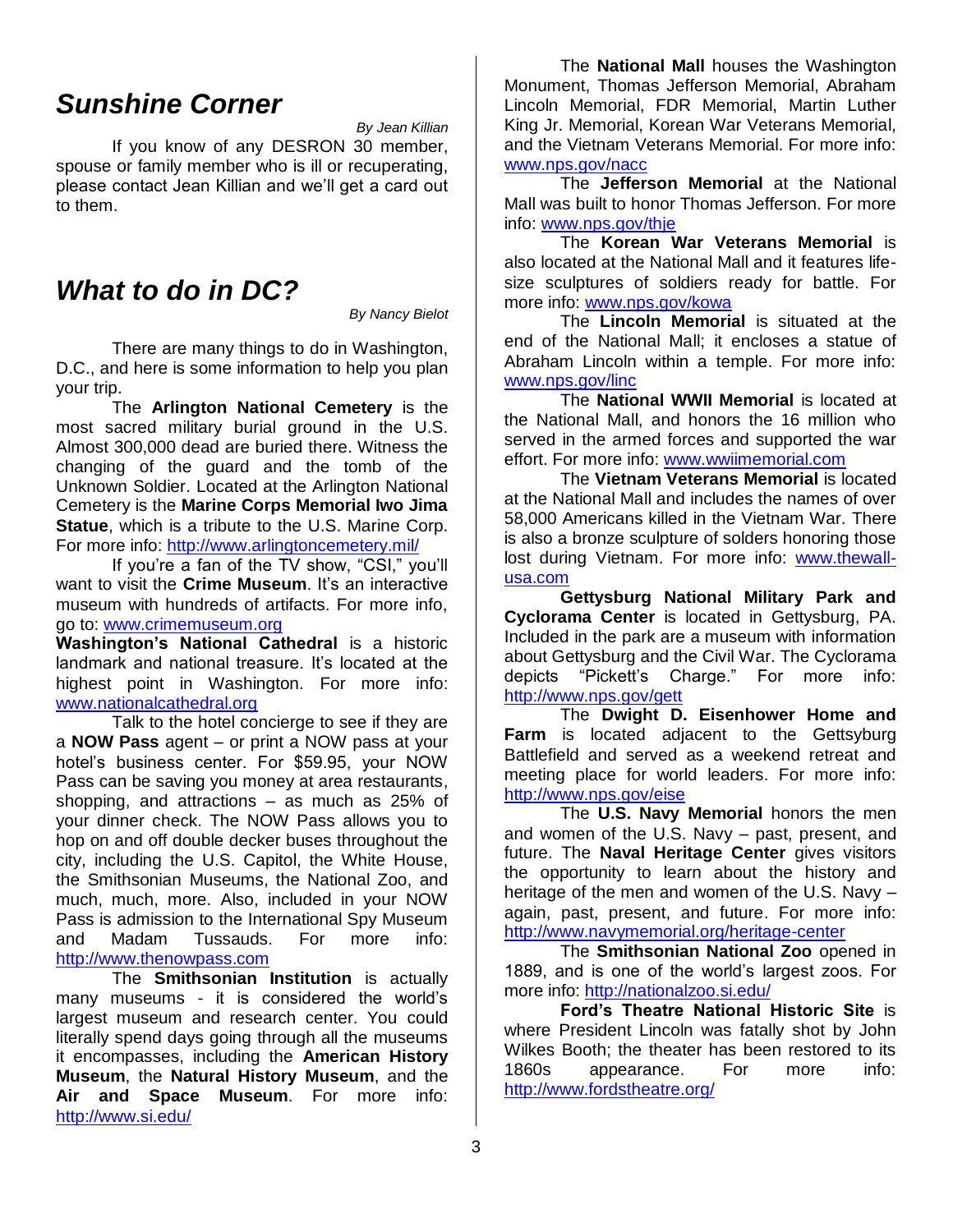The **Newseum** takes visitors behinds the scenes to show how and why news is made. For more info:<http://www.newseum.org/>

The **Dumbarton House** is a Federal-period house, built about 1800. It contains examples of Federal furniture and silver as well as letters and documents signed by George Washington. For more info:<http://dumbartonhouse.org/>

There is much more to see in Washington, D.C. Hope this whets your appetite… join us in September to experience some of these attractions!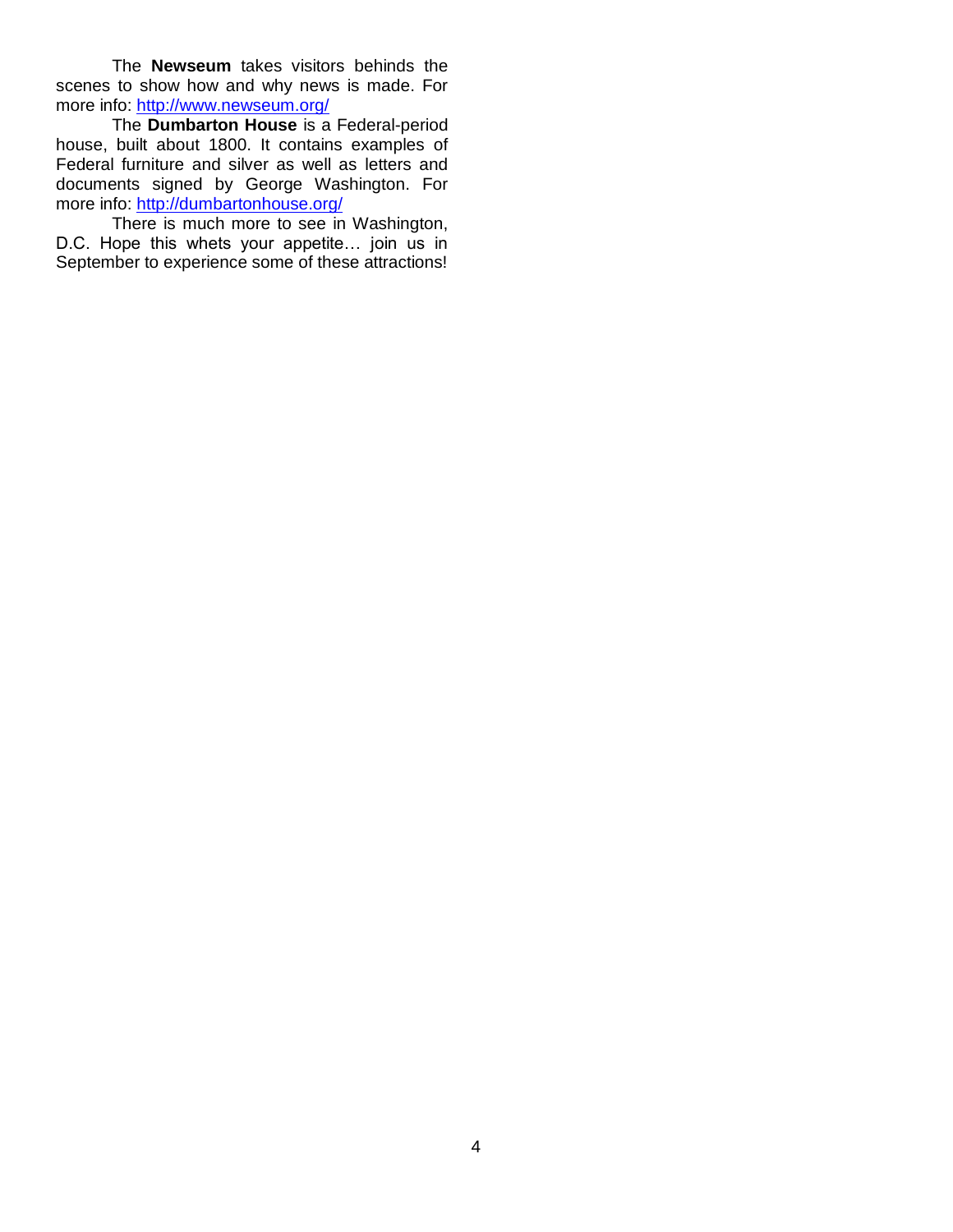# **2014 DUES REQUEST**

AND MEMBER INFORMATION UPDATE

Make checks payable to: DESRON 30 ASSOCIATION INC.

Please mail the completed Dues Request and payment to: Richard Myers - 428 Lockwood Terrace - Decatur, GA 30030

## **IF YOU ARE A WIDOW OR YOU HAVE ALREADY SUBMITTED YOUR 2014 DUES, PLEASE DISREGARD THIS REQUEST.**

## **PLEASE RETURN FORM WITH ANY CHANGES TO THE ROSTER.**

| PLEASE CHECK HERE FOR ANY CHANGES<br>TO THE ROSTER AND SHOW CHANGE BELOW                                  | \$10.00                                                                                              |
|-----------------------------------------------------------------------------------------------------------|------------------------------------------------------------------------------------------------------|
|                                                                                                           |                                                                                                      |
|                                                                                                           |                                                                                                      |
|                                                                                                           |                                                                                                      |
|                                                                                                           |                                                                                                      |
| <b>SHIP SERVED ON AND DATES (Check one)</b>                                                               |                                                                                                      |
| U.S. S Caperton (DD-650) _________ U.S. S. Cotten (DD-669) ________________ U.S. S. Daly (DD-519) _______ |                                                                                                      |
|                                                                                                           |                                                                                                      |
|                                                                                                           |                                                                                                      |
|                                                                                                           |                                                                                                      |
| Or - sign onto website at http://desron30.org and request                                                 | If you are unable or unwilling to receive the DESRON 30 mailings via email, please check here $\Box$ |
| If you no longer wish to receive the DESRON 30 postal mailings, please check here $\Box$                  |                                                                                                      |

## **FEEL FREE TO MAKE ANY COMMENTS BELOW OR ATTACH SEPARATE SHEET**

Remarks -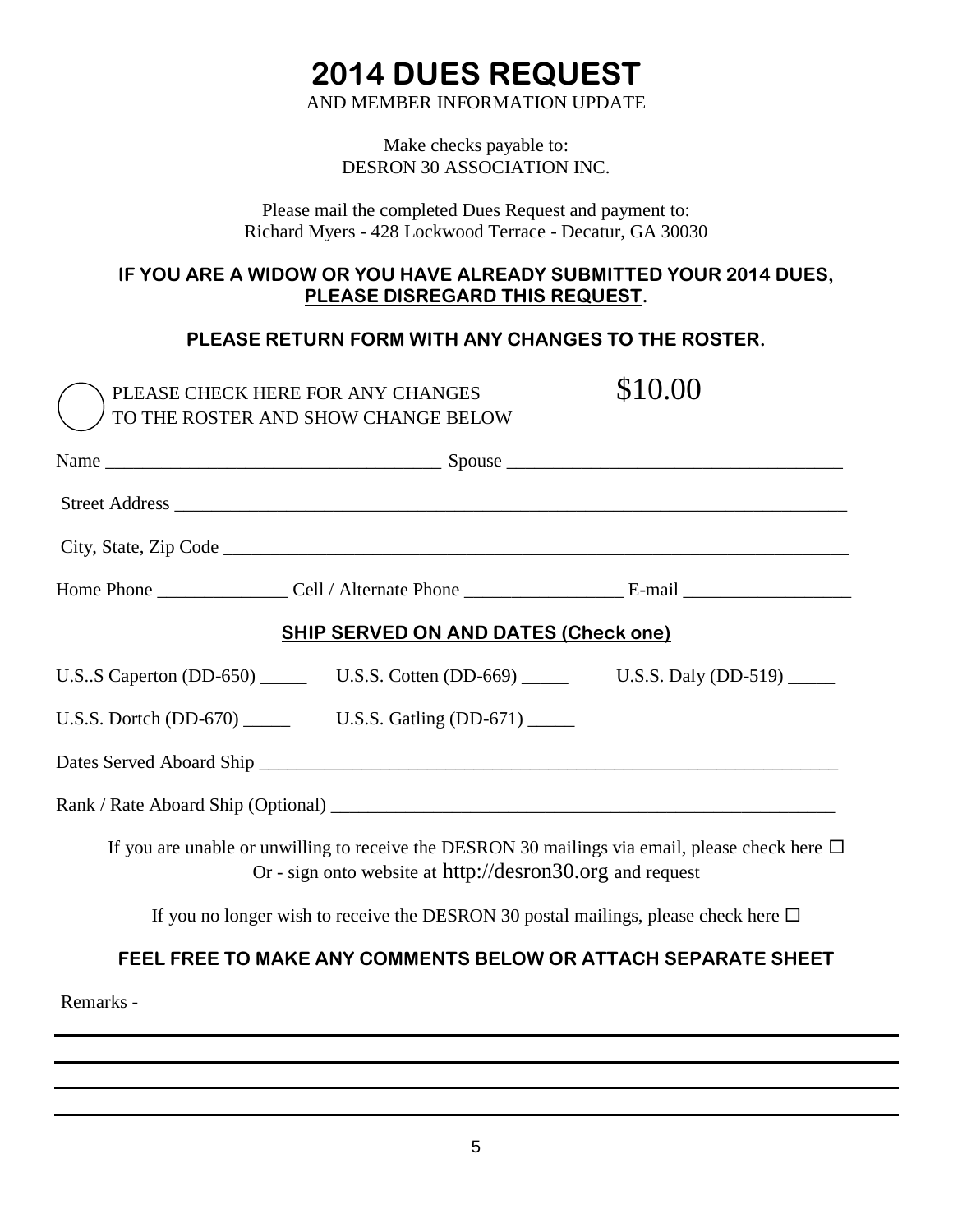### **DESRON-30 REUNION**

### **USS Cotten (DD-669) / USS Daly (DD-519) / USS Dortch (DD-670) / USS Gatling (DD-671) September 17th to 20th, 2014 – Washington,**

### **Schedule of Events**

### **Wednesday – September 17th**

Hospitality Room opens at noon for Registration and Early Birds. Special hotel rate of \$89.00 is good for three days pre and post Reunion. Make your reservations **before** August 5, 2014, **directly with the Dulles Crowne Plaza** hotel at 1-800-227-6963 or 703-471-6700.

**8:30 AM White House Tour** We have made arrangements to tour the White house at 10:00 AM. Times are approximate and will be communicated to all attendees before the event. We plan to have a bus to shuttle us to downtown Washington D.C. and gather at the White House. You must be pre-registered for this trip.

#### **Thursday – September 18th**

**9:00 AM Tour #1** All day bus tour to **Arlington National Cemetery, Marine Corps Memorial (Iwo Jima Statue), U.S. Navy Memorial and Naval Heritage Center** and the **National Memorial Parks (World War II, Korea, Vietnam and Lincoln Memorials).** Lunch will be on your own at the Pentagon City Shopping Mall. Tour will return to the hotel by 6:30 PM for you to make your own dinner arrangements.

#### **Friday – September 19th**

**8:00 AM Tour #2** Bus tour to the **Gettysburg National Military Park**. All fees and costs paid except lunch. Stop at Museum / Visitors Center to view Civil War artifacts and watch a heritage film. Then to the **Cyclorama Center** for a panorama of Pickett's charge followed by lunch on your own at the Refreshment Saloon. In the afternoon join with licensed Battlefield Guide to view all the sights on and around the battlefield. Finally, before leaving, visit the **Dwight D. Eisenhower Home and Farm** and then return to the hotel by 7:00 PM for your own dinner arrangements.

#### **Saturday – September 20th**

- **9:00 AM** Business meeting. Joint meeting all ships. Afternoon free to shop or sightsee on the Mall, Smithsonian museums or elsewhere in town. Hotel will provide courtesy bus to the MetroRail station.
- **6:00 PM** Cash bar before evening dinner.
- **7:00 PM** Evening dinner-dance in the hotel with a disc jockey playing all our favorite Big Band music from the 30's, 40's and 50's - so don't forget your dancing shoes.

#### **Sunday – September 21th**

Check out time: noon. This concludes the reunion, or you may extend your stay on your own as you wish for an additional three nights at the same reunion rate.

*(Sign up sheet continued on next page)*